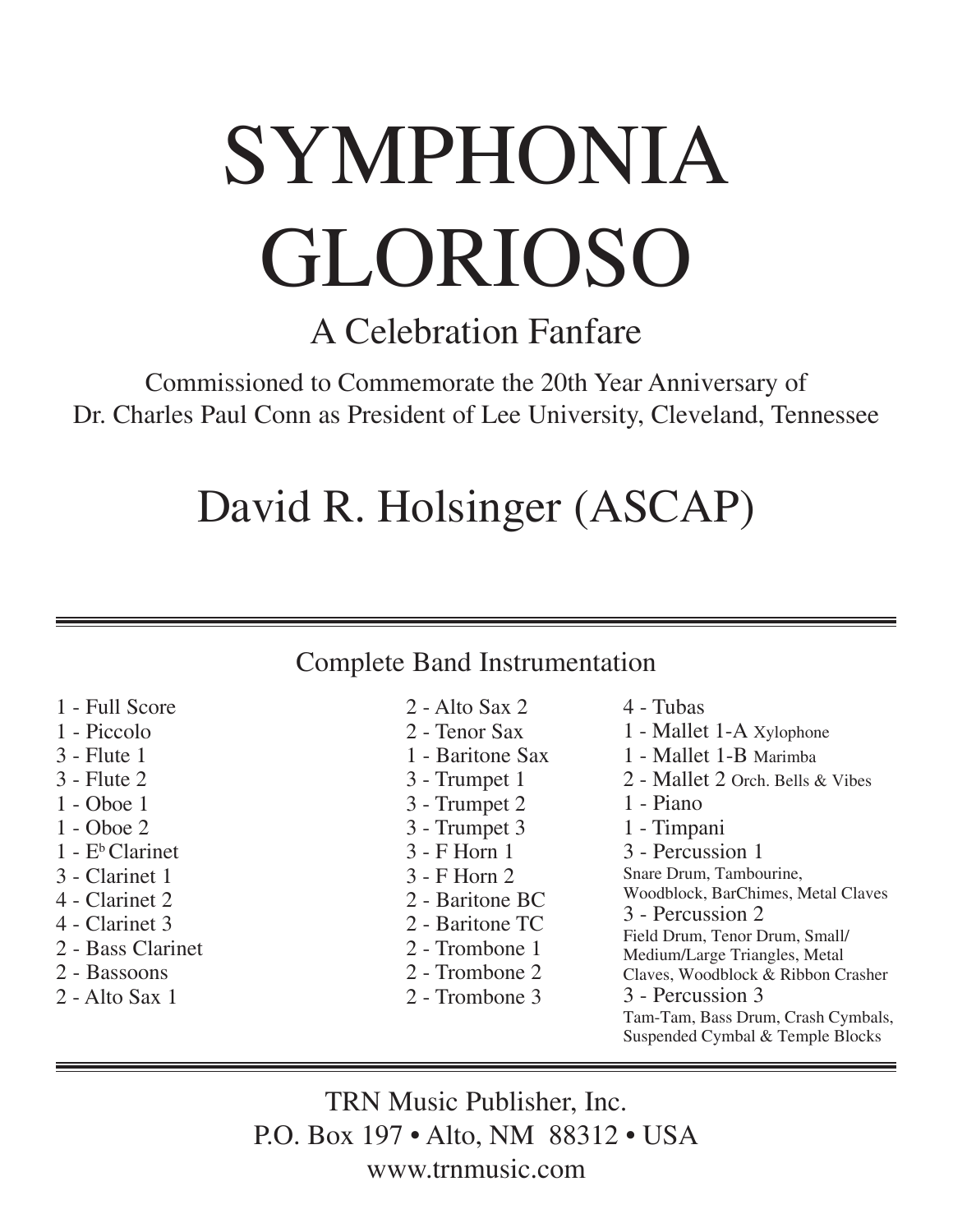About the Music . . .

 This celebration fanfare, SYMPHONIA GLORIOSO, was commissioned by Lee University to honor its President, Dr. Charles Paul Conn, as he completes his 20th year at the helm of this private, comprehensive university located in Cleveland, Tennessee. During his years as president, the university has seen significant growth: enrollment has tripled, the budget has quadrupled, and the physical campus has been substantially enlarged and rebuilt with twenty major buildings added to serve the student body since 1986. Paul Conn has served the university as a faculty member in the Department of Psychology for 15 years, as Vice-President of Institutional Advancement, and finally, for the past two decades as President. In addition to his scholarly publications, Paul Conn has enjoyed a second career as a freelance writer. He has authored or co-authored 20 popular books, sharing by-lines with personalities such as Johnny Cash, Pro-footballer Terry Bradshaw, and successful businessmen, Jack Eckerd and Richard DeVos.

 As part of a year-long celebration, David Holsinger was commissioned to write this fanfare to open the festivities in the fall of 2006. Based on one of Dr. Conn's favorite hymns, the 1906 Charles P. Jones hymn, ALL I NEED, the fanfare opens with penetrating percussion and jagged brass outbursts, interjecting fragments and phrases of the hymn as it propels toward the final chorale and riveting conclusion.

About the Composer . . .



 David R. Holsinger (b1945, Hardin, Missouri) serves Lee University in Cleveland, Tennessee, as Director of the Wind Ensemble. An elected member of the American Bandmasters Association, Holsinger is the recipient of numerous awards for his compositions. Further information about the composer can be found at www.davidrholsinger.com, along with current errata and FAQ's concerning his works.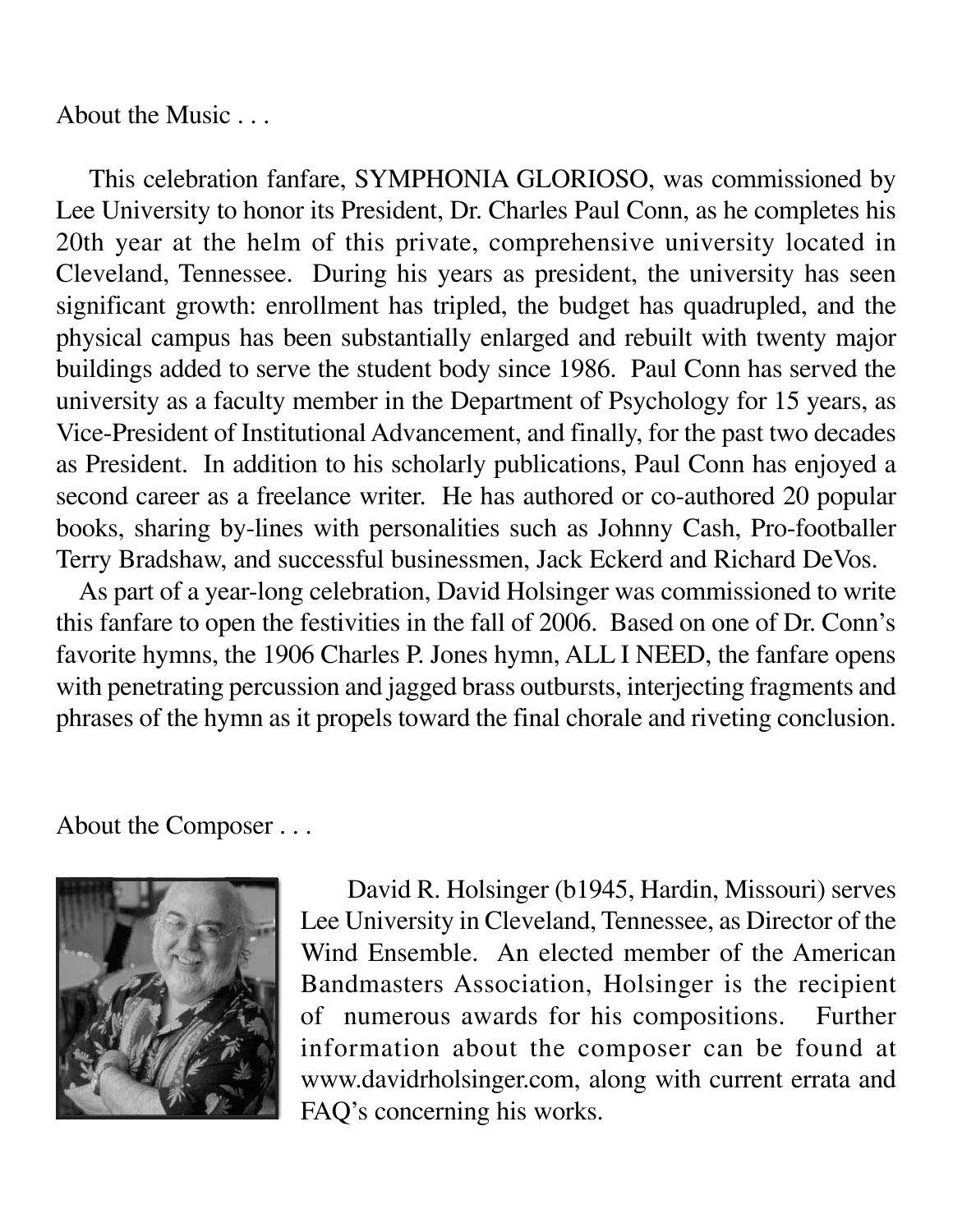

 Copyright © MMVI by TRN MUSIC PUBLISHER, INC. All Rights Reserved. Printed in U.S.A. International Copyright Secured..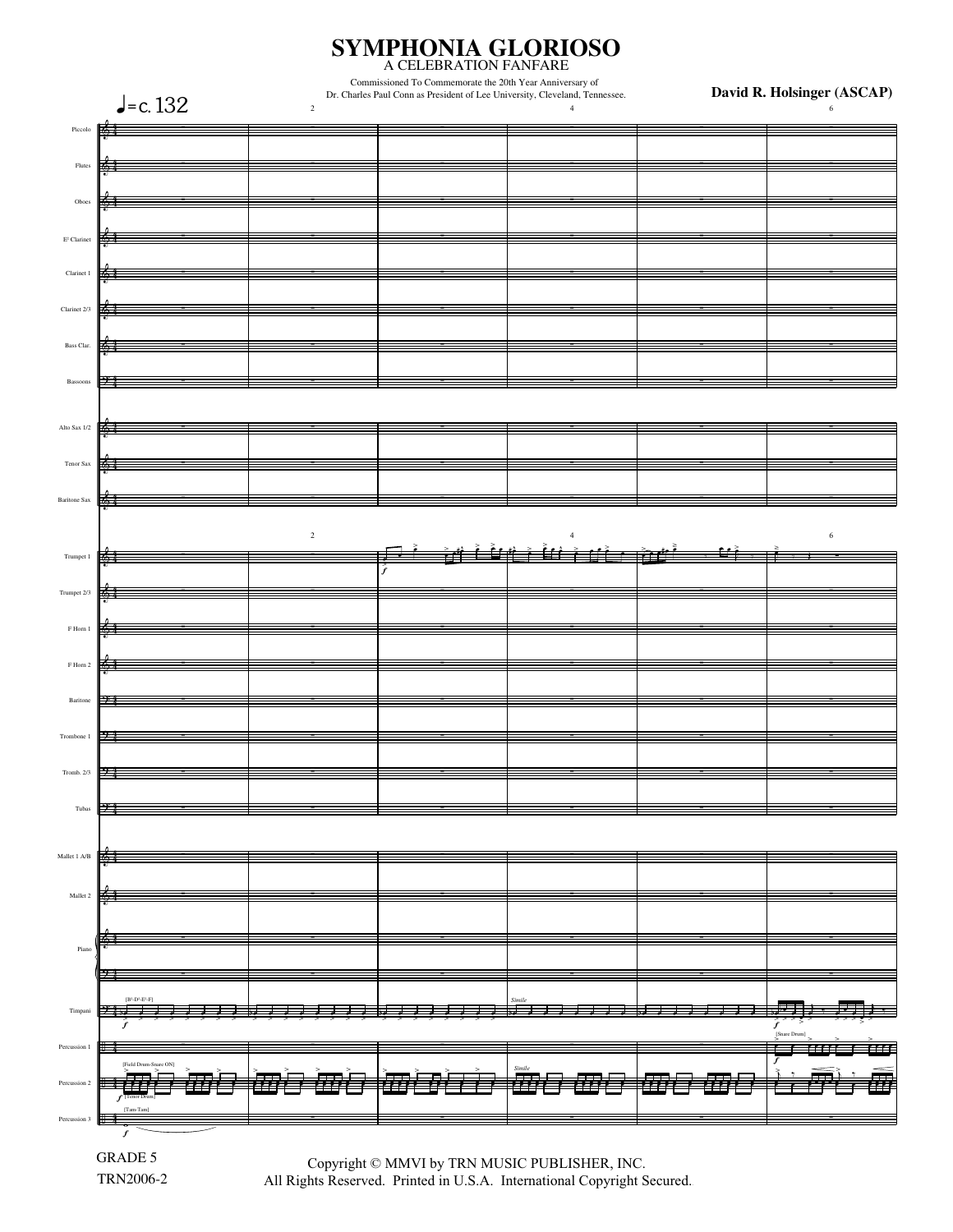### ${\tt SYMPHONIA}$   ${\tt GLORIOSO}$

 $10\,$ 

 $\,$  8  $\,$ 



| $\mathop{\text{\rm Picc}}$   | K        |                |                    |                |                 |
|------------------------------|----------|----------------|--------------------|----------------|-----------------|
|                              |          |                |                    |                |                 |
| $_{\rm Fl.}$                 |          |                |                    |                |                 |
| Ob.                          | Ѩ        |                |                    |                |                 |
|                              |          |                |                    |                |                 |
| $\mathbf{E}^2$ Cl.           |          |                |                    |                |                 |
|                              |          |                |                    |                |                 |
| ${\rm Char.}$ 1              | $\Phi$   |                |                    |                |                 |
| Clar. $2/3$                  | 厣        |                |                    |                |                 |
|                              |          |                |                    |                |                 |
| $_{\mbox{\small{Bass}~Cl.}}$ | 庵        |                |                    |                |                 |
|                              |          |                |                    |                |                 |
| Bssns.                       |          |                |                    |                |                 |
|                              |          |                |                    |                |                 |
| A. Sax $1/2$                 | $\equiv$ | Ξ              |                    |                |                 |
|                              |          |                |                    |                |                 |
| T. Sax                       | 圈        |                |                    |                |                 |
| $B.$ Sax                     | Кá       |                |                    |                |                 |
|                              |          |                |                    |                |                 |
|                              |          | 8              |                    | $\frac{10}{4}$ | $12\,$          |
| $Tpt.$ 1                     | ГФ       |                |                    |                |                 |
|                              |          | F              |                    | ≢≇             | f               |
| Tpt. $2/3$                   | 陭        | 幸<br>$\vec{f}$ | <del>且</del><br>春夏 | ▆▅             | $\bar{\bar{f}}$ |
| ${\rm F}$ Hn. $1$            | 棒        |                |                    |                |                 |
|                              |          |                |                    |                | $\frac{1}{f}$   |
| $\bar{\rm F}$ Hn. 2          | 厣        |                |                    |                |                 |
|                              |          |                |                    |                |                 |
| $_{\rm Bar.}$                |          |                |                    |                |                 |
| $\mbox{{\sc Trm}} b.1$       | ÞЭ       |                |                    |                |                 |
|                              |          |                |                    |                |                 |
| Trmb. 2/3                    | ⇒        |                |                    |                |                 |
|                              |          |                |                    |                |                 |
| Tubas                        |          |                |                    |                |                 |
|                              |          |                |                    |                |                 |
| $\mathbf{M}$ lt. 1           | 唏        |                |                    |                |                 |
|                              |          |                |                    |                |                 |
| $\mathbf{M}$ lt. 2           |          |                |                    |                |                 |
|                              |          |                |                    |                |                 |
| $\rm{Piano}$                 | l G      |                |                    |                |                 |
|                              |          |                |                    |                |                 |
|                              |          |                | Simile             |                |                 |
| Timp.                        |          |                |                    |                |                 |
|                              |          |                | $\emph{Simile}$    |                |                 |
| Perc. 1                      |          | <b>1441 14</b> |                    |                |                 |
| Perc. $2$                    |          |                | Simile             |                | <b>y</b>        |
|                              |          |                |                    |                |                 |
| Perc. 3                      |          |                |                    |                |                 |